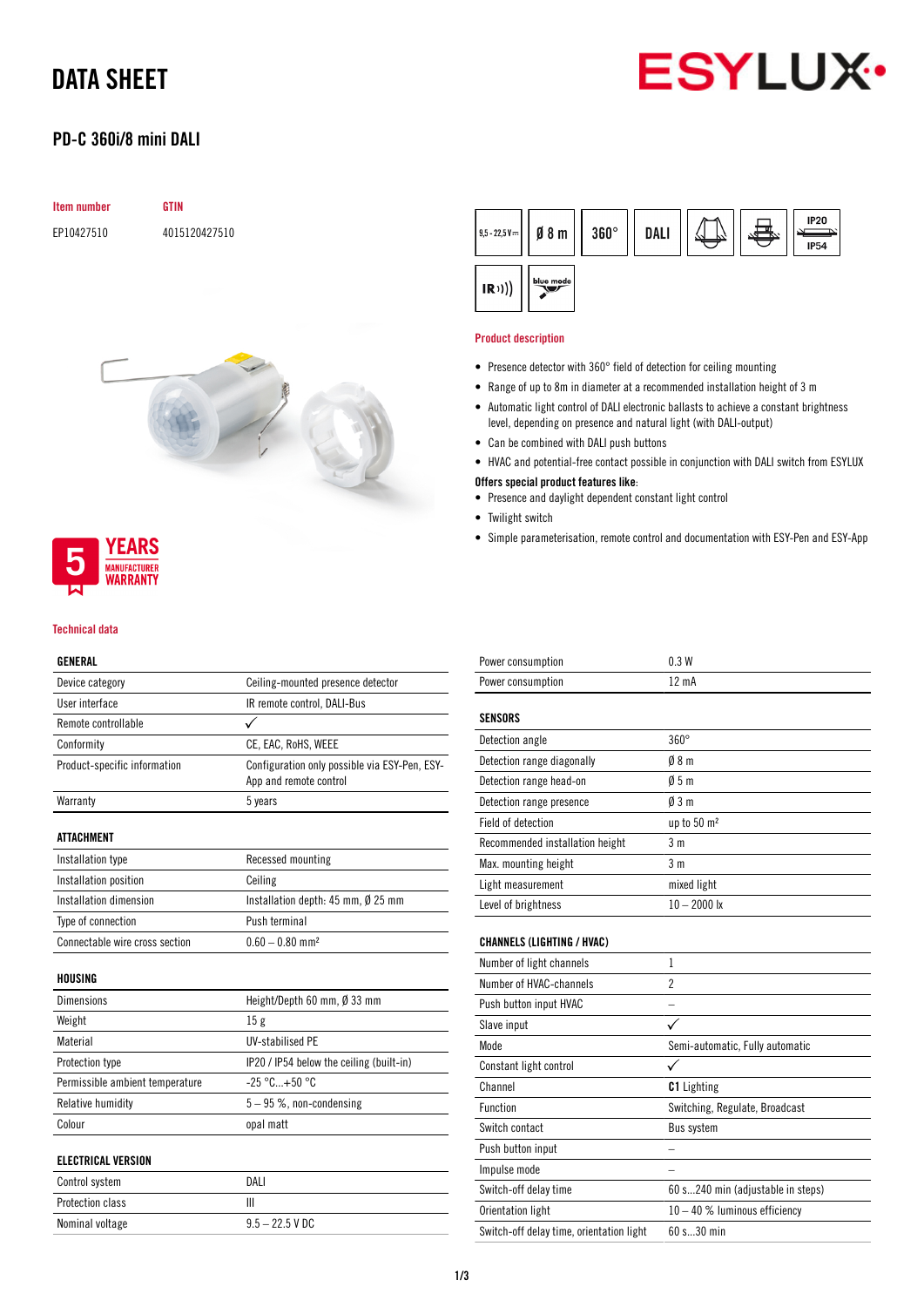# DATA SHEET

# PD-C 360i/8 mini DALI



| Item number        | <b>GTIN</b>   |                                                   |
|--------------------|---------------|---------------------------------------------------|
| EP10427510         | 4015120427510 |                                                   |
| Channel            |               | C3 with accessory (ACTUATOR FULL AUTO C3<br>DALI) |
| Function           |               | Switching                                         |
| Switching capacity |               | 10 A / 12 V DC                                    |

Switch-off delay time 60 s...120 min (adjustable in steps)

Switch contact make contact / floating

Push button input  $\checkmark$ 

| Channel               | C4 with accessory (ACTUATOR SEMI AUTO C4<br>DALI) |  |  |
|-----------------------|---------------------------------------------------|--|--|
| Function              | Switching                                         |  |  |
| Switching capacity    | 10 A / 12 V DC                                    |  |  |
| Switch contact        | make contact / floating                           |  |  |
| Push button input     |                                                   |  |  |
| Switch-off delay time | 60 s120 min (adjustable in steps)                 |  |  |

### Factory settings

## GENERAL

| 100%             |
|------------------|
| 10%              |
|                  |
|                  |
| $500 \text{ lx}$ |
| 10%              |
|                  |

| Channel                                 | <b>C1</b> Lighting |
|-----------------------------------------|--------------------|
| Operating mode                          | fully automatic    |
| Level of brightness/switching threshold | 500 lx             |
| Switch-off delay time                   | $5 \text{ min}$    |
| Duration of switch-off warning          | 5 s                |

CHANNELS (LIGHTING / HVAC)

Channel C<sub>2</sub> Luminous efficiency of orientation light 10 % Duration of switch-off warning 300 s

#### Accessories

| <b>Product designation</b>    | Item number | <b>Product description</b>                                                                                                                    | <b>GTIN</b>   |
|-------------------------------|-------------|-----------------------------------------------------------------------------------------------------------------------------------------------|---------------|
| <b>Electrical accessories</b> |             |                                                                                                                                               |               |
| ACTUATOR FULL AUTO C3 DALI    | EP10427473  | Modul for the conversion of bus commands from the DALI presence detector and other light controls<br>into switching signals (fully automatic) | 4015120427473 |
| ACTUATOR SEMI AUTO C4 DALI    | EP10427480  | Modul for the conversion of bus commands from the DALI presence detector and other light controls<br>into switching signals (semi-automatic)  | 4015120427480 |
| POWER SUPPLY 200mA DALI       | EC10430008  | 200mA power pack for supplying power to DALI operating units or DALI control modules that do not<br>have their own power supply               | 4015120430008 |
| <b>Remote control</b>         |             |                                                                                                                                               |               |
| ESY-Pen                       | EP10425356  | ESY-Pen and ESY-App, two tools for every task: (1) Parameterisation, (2) remote control, (3) light<br>measurement, (4) project management     | 4015120425356 |
| REMOTE CONTROL PDi DALI       | EP10425899  | IR remote control for DALI presence detectors and motion detectors                                                                            | 4015120425899 |
| Mobil-PDi/MDi-universal       | EP10433993  | Remote control for quick and precise setting of various parameters                                                                            | 4015120433993 |
| REMOTE CONTROL PDI/USER       | EM10425547  | IR remote control for end users of presence detectors                                                                                         | 4015120425547 |
|                               |             |                                                                                                                                               |               |